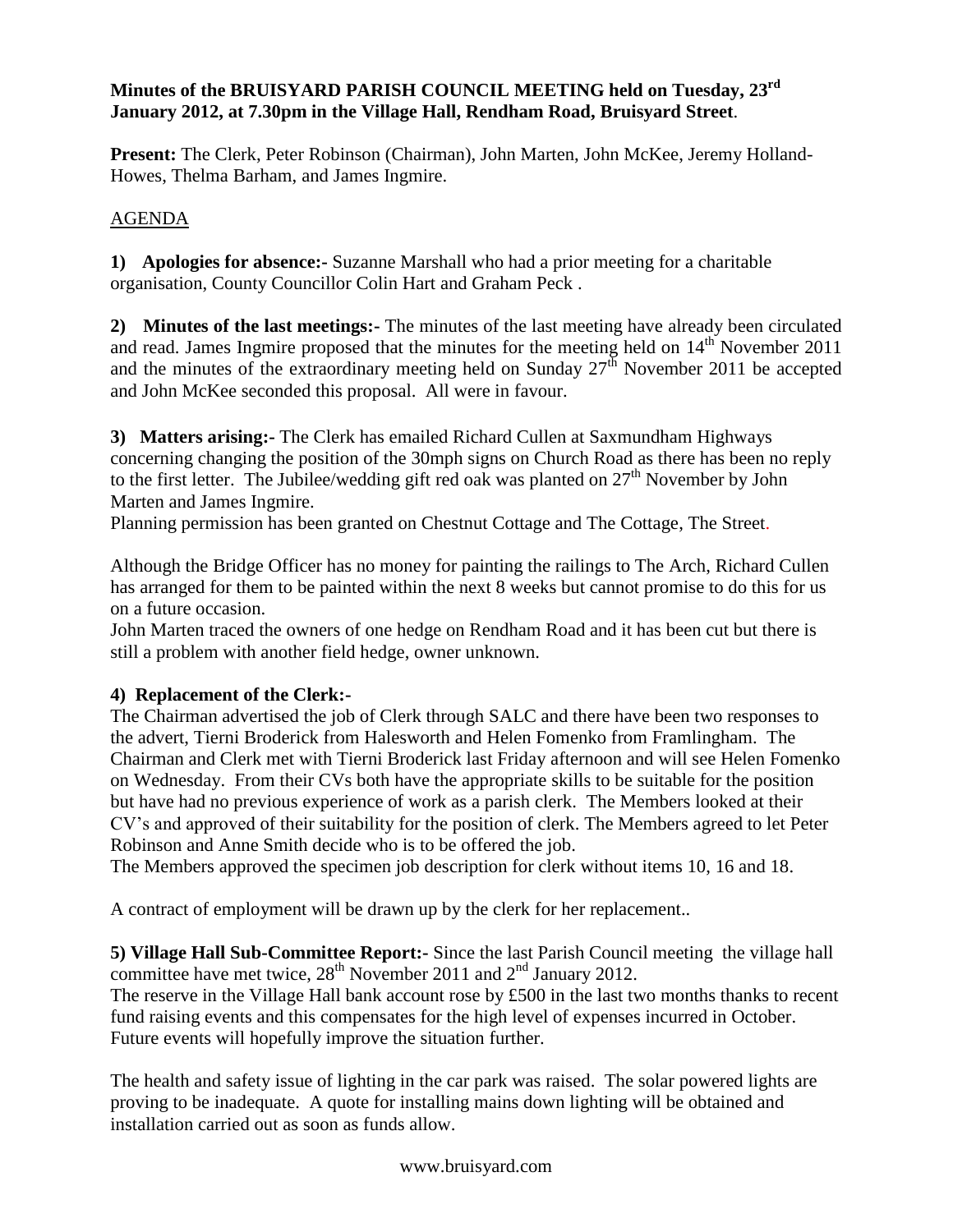The question of who was in possession of the  $3<sup>rd</sup>$  set of keys to the village hall was raised. The Architect and the Builder will be contacted.

#### **6) Financial Matters:-**

a) The clerk has prepared a budget for 2012/2013. The biggest increase for the coming year, an estimated £300, is to pay an increased level of salary to the clerk.

Peter Robinson proposed the Council accept the budget and ask for £2100 for the precept for 12/13. James Ingmire seconded this proposal and all agreed. The Clerk will ask SCDC for the increase in precept.

James Ingmire proposed that all financial transactions b) to j) were in order and John Marten seconded this proposal. All agreed and a cheques to Anne Smith for items h) and j) was duly written and signed. Item i) will be paid on receipt of the invoice.

b) To have paid Crown Nursery Ltd £170 on 22 November 2011 from the Parish Council's Barclays account for the purchase and delivery of a red oak for planting in the Park

c) To have paid Geoff Rogers £81 on 6 January 2012 from the Parish Council's Barclays for cutting the Park's hedges.

d) To have paid Earl Soham brewery £86.32 for beer for New Years Eve from the Village Hall Barclays account on 31 December 2011.

e) Repayment of deposit of £125 to A. Laker from the Barclays Village Hall account on 5 December 2011

f) To have paid by direct debit to E-ON for Village Hall electricity:- £42.33 on 24 November, £46.60 15 December and to pay £79.85 on 26 January 2012 from the Barclays Village Hall account.

g) To have refunded to David Smith £186.16 and £148.61 on 17 November and£131.62 on 5 January 2012 from the Barclays Village Hall account for bar stocks from Makro.

h) To reimburse the Clerk £9.19 from the Parish Council's Barclays account for paying Microsoft for the Village website domain name renewal fee.

i) To pay for maps purchased for the Barn licence hearing from the Parish Council's Barclays account on receipt of invoice. It will be in the region of £17.50

j) To pay Anne Smith – Sculptor £195 from the Parish Council's Barclays account for 3 plaster plaques of the Church to present to 3 past Members of the Council

**7) Park:- a)** John McKee is happy that the new turf in front of the Village Hall has established itself and so will no longer cut the grass on this part of the Park. The Members thanked him for his work on the turfed grass over the last two years. John Marten is willing to keep his itemised prices for the Park maintenance to the same as last year and will prepare a quote for the next meeting to included cutting the turfed grass. A decision on the maintenance contract will be discussed at the next meeting.

8) **Coming events and dates:**- Coral Stebbings Dance Cabaret on Sat 11<sup>th</sup> February and Brian Mann Country and Irish dance on Sat  $10<sup>th</sup>$  March are the two major attractions for the next two months. Ongoing are the monthly 'Soup and Sweet' lunches and the monthly film club. All are advertised in the newsletter and on the Website.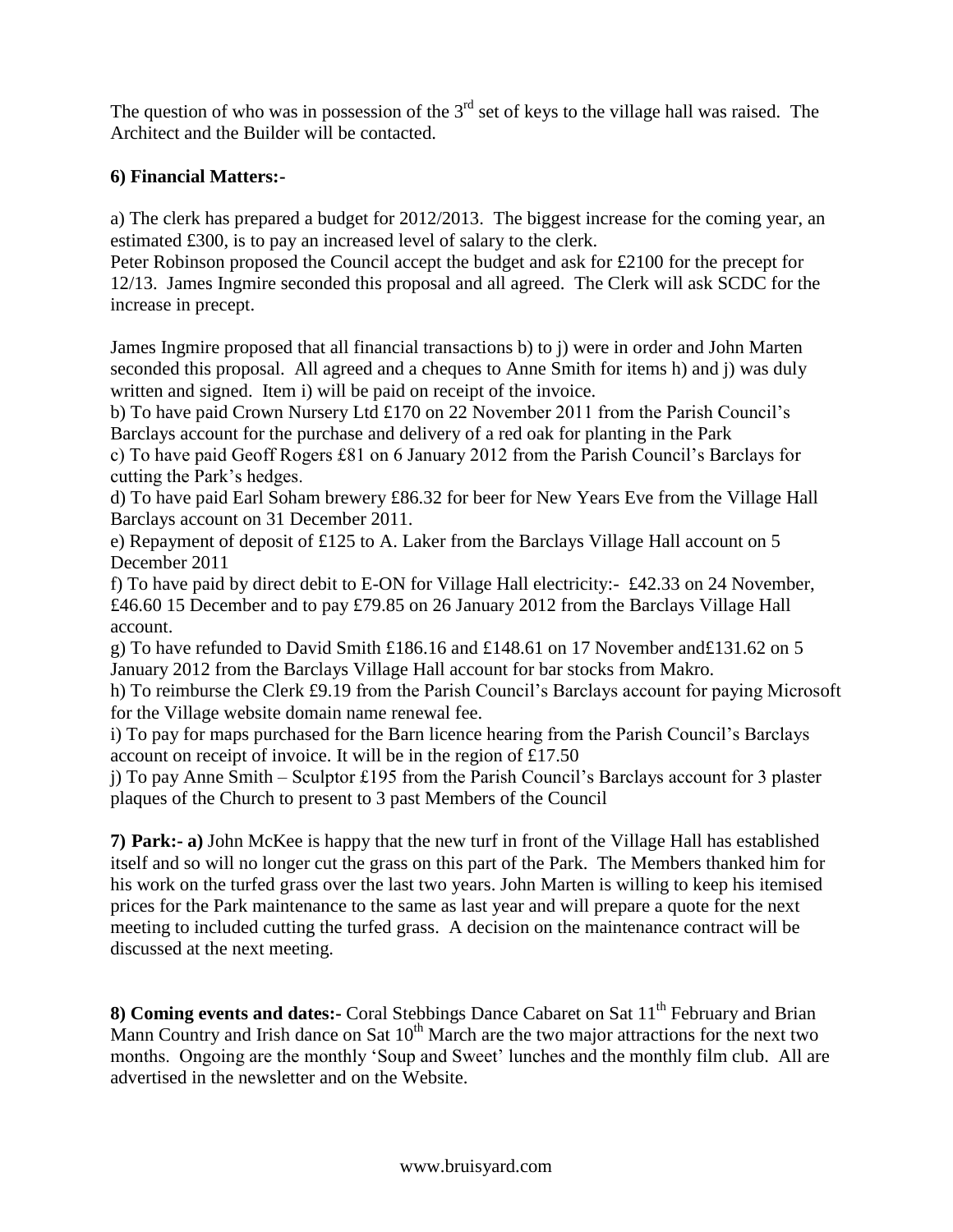**9)** Premises Licence for The Barn at Bruisvard Hall:- Following the PC meeting on  $27<sup>th</sup>$ November there was a further open meeting on 7<sup>th</sup> December chaired by David Smith to update everybody on the issues raised by the licence application. It was attended by about 50 people including some from the surrounding villages. Teresa and Robert Rous were present at this meeting and answered questions.

A third meeting was arranged for those who had made representation and intended to go to the hearing. James Ingmire took the meeting and proposed that he spoke first at the hearing as the PC's representative and that anybody who wished to add to but not repeat the points he makes may follow up, speaking in alphabetical order. He outlined the representation he would make at the hearing.

At the hearing there were about 40 residents of Bruisyard and the surrounding villages. After hearing all the representations the 3 Councillors withdrew to make their decision. They granted a licence to Paul Dawes at Bruisyard Hall Barn with a finishing time of 11:00pm for alcohol, dancing and other activities with the premises having to be cleared by 11:30pm together with the conditions they had already agreed to with the Environmental Protection Team. The full licence and conditions are available through the Bruisyard website or directly through the SCDC website. The applicant has 21 days to appeal against the decision. Everybody making representation will be informed if there is an appeal. The hearing would take place in a magistrate's court with the applicant challenging whether the tribunal's decision was reasonable. SCDC may call on some of those who made representation as witnesses.

James Ingmire proposed that at the end of the 21 day appeal period the Parish Council should contact Robert Rous about the issues of tree screening and ingress and egress from the premises which were brought up at the pre hearing meetings. It was agreed that a letter from the Chairman would be appropriate and James Ingmire would help him with this.

There were some at the hearing unhappy with the outcome who rudely expressed their displeasure at the SCDC's Councillors and Officers. James Ingmire has emailed Teresa Bailey to thank her for the way the hearing was organised and to apologise to her for the unnecessary rudeness of some of the attendees. The Members agreed that this was uncalled for behaviour and was not condoned by the Parish Council

**10) Meeting with Sizewell C Communications Manager:-** The Chairman and Clerk held an introductory meeting with Sizewell C Communications Manager Tom McGarry on Wednesday 30<sup>th</sup> November in the Village Hall together with Paul Wood Sizwell Project Manager of Suffolk Coastal District Council. The issues and problems of the development were discussed. Any development in the plans will be sent to the Council for their information. There will be money available to the affected parishes to compensate for any disruption the development may cause them but Bruisyard is only on the outer limit of the area and it is unlikely to be considered for compensation funding. The Chairman brought up the potential problem of increased traffic from people cutting through the village to get to the site.

# **11) Date of next meeting:** Monday 12<sup>th</sup> March

**12) Miscellaneous Items:-** Suffolk Acre have launched a community buying scheme for the purchase of domestic fuel oil. There is a joining fee and then participants can order oil through the scheme with the company negotiating the best price for the whole group on a monthly basis. There is a group purchasing scheme in the village already and the Members thought that most